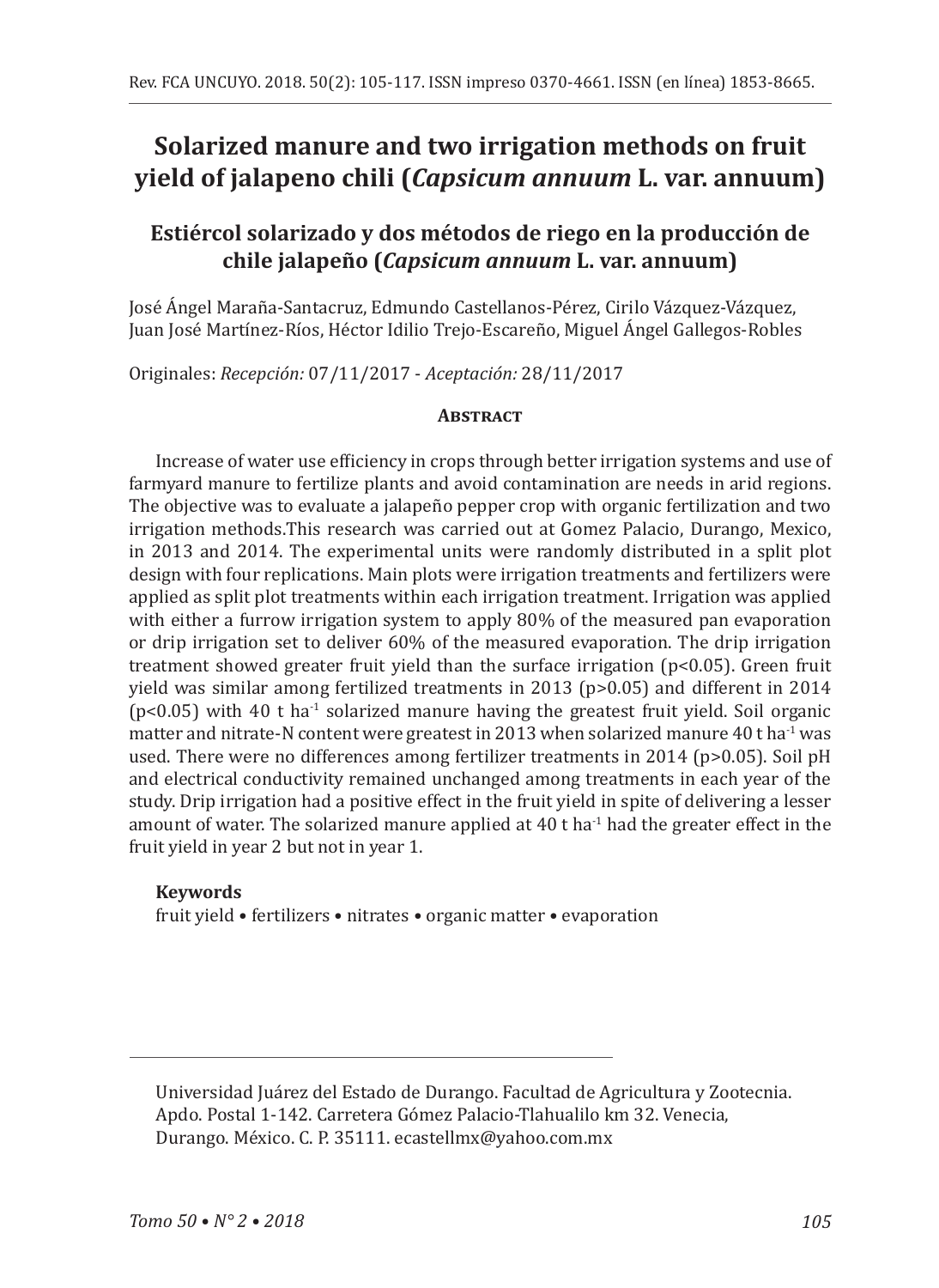#### **Resumen**

Incrementar el uso eficiente del agua a través de mejores sistemas de irrigación y el uso de estiércol de vaca para fertilizar plantas y evitar la contaminación son necesidades en regiones áridas. El objetivo fue evaluar un cultivo de chile jalapeño con fertilización orgánica y dos métodos de irrigación. La investigación fue llevada a cabo en Gómez Palacio, Durango, México en 2013 y 2014. Las unidades experimentales fueron distribuidas aleatoriamente en un diseño de parcelas divididas con cuatro repeticiones. Las parcelas grandes fueron los tratamientos de irrigación y los tratamientos de fertilización fueron las subparcelas. El agua aplicada a través de surcos de irrigación fue el 80% de evaporación medida en un tanque evaporímetro o bien a través del riego por goteo para aplicar 60% del agua evaporada. El tratamiento de riego por goteo mostró mayor cosecha de fruto que el riego por surcos (p<0,05). La cosecha de fruto fue igual entre los tratamientos de fertilización en 2013 (p>0,05) y diferente en 2014 (p<0,05) con el tratamiento de 40 t ha-1 de estiércol solarizado teniendo la mayor producción de fruto. La materia orgánica del suelo y el contenido de nitratos fueron mayores en 2013 en el tratamiento 40 t ha-1 de estiércol solarizado. No hubo diferencias entre tratamientos de fertilización en 2014. El pH del suelo y la conductividad eléctrica no tuvieron cambios entre tratamientos en los dos años de estudio. El riego por goteo tuvo un efecto positivo en la producción de fruto a pesar de que se aplicó menos cantidad de agua. El estiércol solarizado aplicado a 40 t ha-1 tuvo el mayor efecto en el año 2 pero no en el año 1.

### **Palabras clave**

producción de fruto • fertilizantes • nitratos • materia orgánica • evaporación

## **Introduction**

In Mexico there are approximately 500,000 ha in irrigation districts, mainly in arid and semiarid areas where water problems are exacerbated by the extraction rates exceeding infiltration rates which it leads to salinization; in regions such as the Laguna region, which is located to the northeast part of the State of Durango and in the southwestern State of Coahuila (22). This region extracts an average of  $930.92$  million  $m<sup>3</sup>$  per year but only 518.9 million  $m<sup>3</sup>$  are recharged. Therefore the ground water table loses almost two meters per year (9). Surface irrigation accounts for 94% of the irrigated land area in Mexico. In the La Laguna region low efficiency in irrigation systems account for 63% of the water losses which includes water loss from storage dams to crop areas (9). There is, therefore, the need to increase irrigation efficiency by changing to pressurized systems. Water use efficiency can also be further increased by improving fertilization techniques which should provide more biomass per  $m<sup>3</sup>$  of water. Implementation of suitable irrigation methods that apply lower amounts of water, especially during the germination stage when it is difficult to keep the seedbed sufficiently moist, would improve crop yield. Economic crops such as jalapeno pepper would benefit the region with improved water use efficiency (4, 28).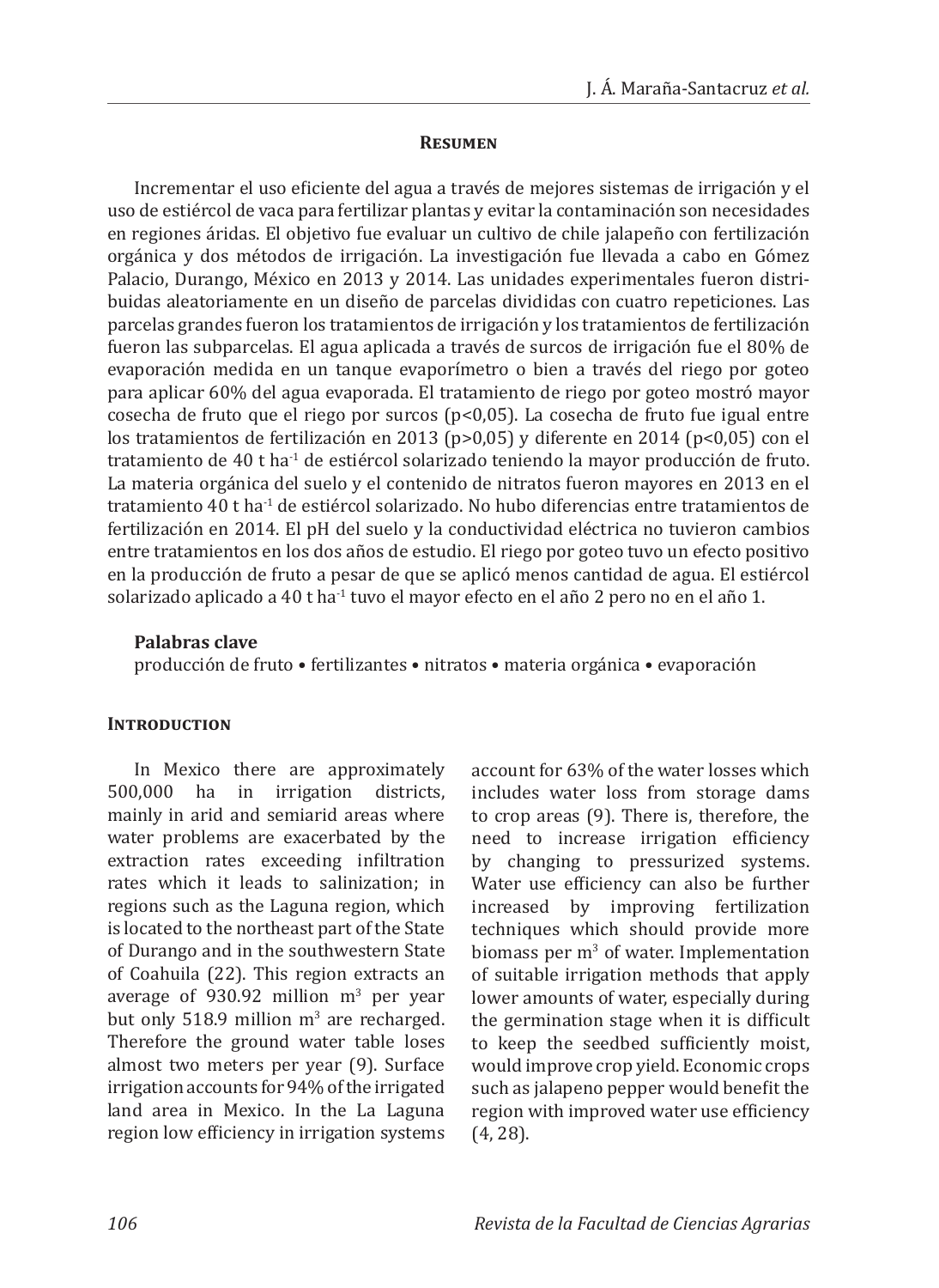Another problem in the Laguna Region is an unmanaged use of dairy manure.

The region is home of a burgeoning dairy industry of over 400,000 head that contributes over 900,000 t of dry matter per year (14). The manure is not properly utilized for crop production but with proper management it could provide organic nutrients for plants as it decomposes in the soil. The current practices include direct application of manure to agricultural soils without any regard to an optimum rate of application.

Manure appears to be over-applied but with no available studies in the region to determine an optimum rate for a given crop it is not known what side effects may be occurring (15). Manure could also be composted or vermi-composted if it were known what effects it would have on crop growth.

The use of manure or compost is becoming increasingly important and efficient means of recycling of nutrients, which helps crop growth and returns many of the elements extracted during the milk production process to the ground (31).

Peppers are an important commodity around the world and Mexico is the second largest producer in the world with an area of 143,465 ha, producing 2.73 million t (13). The jalapeno pepper (*Capsicum annuum* L. var. annuum) is one of the most important economic chiles within those grown in Mexico for its wide consumption, high profitability and a high labor demand (31). In response to these problems this research was conducted in jalapeno pepper where the objectives were to find optimum amounts of solarized cow-manure for jalapeno, and determine if drip irrigation could improve water use efficiency over that of furrow irrigation.

### **Materials and methods**

This study was carried out in 2013 and 2014, in the experimental agricultural field (CAE) of the Facultad de Agricultura y Zootecnia (FAZ) de la Universidad Juárez del Estado de Durango (UJED), located at km 30 of the Gomez Palacio-Tlahualilo road in ejido Venecia, municipality of Gomez Palacio, Durango, Mexico (25°46'56" N and 103°21'02" W, 1110 m a. s. l.).

The climate, according to the classification of Köppen, modified by García (2004), is steppe (BS) and desert (BW), an arid climate with an average annual rainfall of 230 mm, a yearly evaporation of 1380-2530 mm, and an average annual temperature of 20.7°C. Rainfall during the study was 79.9 mm in 2013 and 153.4 mm in 2014, maximum average temperature was 33.4°C and 33.5°C, and minimum average temperature 20.0°C and 20.5°C in 2013 and 2014.

## **Solarization of manure**

Manure was solarized by making a mound 1.0 m high and 2.0 m wide and 3.0 m long, after that it was covered with a polyethylene plastic without albedo which was held tight by applying soil around the edges of the plastic. Water was applied at the beginning of solarization to reach a moisture content of 55% in order to have better heat distribution through the manure. Solarized manure was analyzed using the Kjeldahl method for total N (21) finding 1.42%, at the time of incorporation into the soil in the laboratory of the National Center of Disciplinary Research in Water-Relationship Floor-Plant-Atmosphere (CENID-RASPA) of Gomez Palacio Durango, Mexico.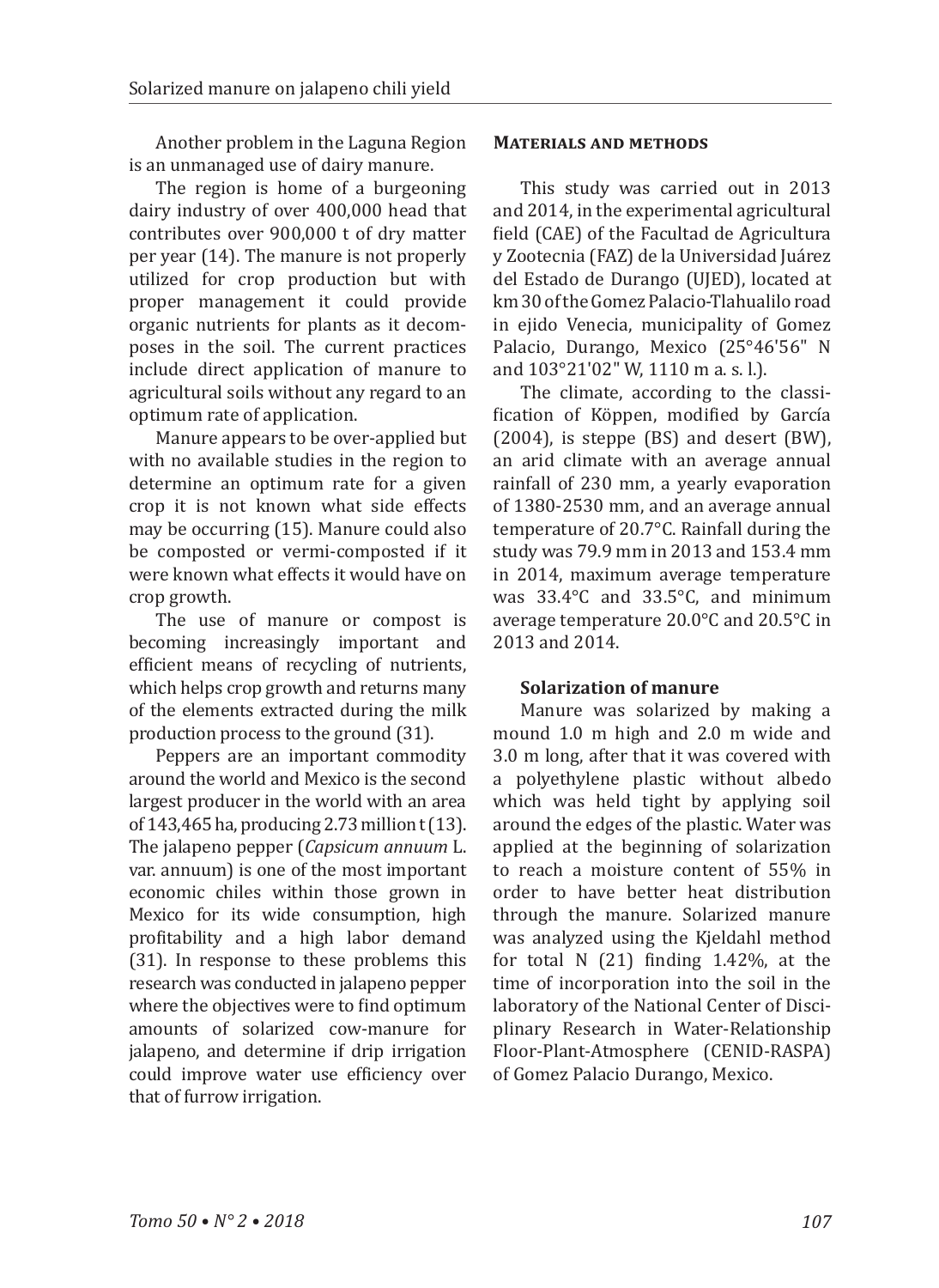## **Treatments**

The treatments resulted from the combination of two factors under a splitplot design randomly distributed. The whole plot was the irrigation methods with 4 repetitions (drip and furrow irrigation); the split-plot fertilization treatments of 20 and 40 t ha $^{-1}$  of solarized manure, a chemical treatment of 160-80-00 (NPK kg) and zero fertilization with 8 repetitions. All plots were first prepared by plowing to a depth of 30 cm followed by harrowing and land leveling. Experimental units (EU) were 3.2 m wide x 3 m long, with 8 EU having each fertilized treatment including the control treatment. The research was carried out at the same place, with the same treatments administered to the experimental units.

Dairy manure was exposed to solar radiation for two months before it was applied to the soil. Manure was incorporated into the soil in the first year by using a scraper to get a uniform area on the ground before plowing. In the second year manure was incorporated by harrowing. Synthetic fertilizer (80-80-00) was applied individually at transplanting as  $153.8$  kg ha $^{-1}$  of monoammonium phosphate (11-52-00) and 137.13 kg ha-1 of urea (46-00-00).

The remainder nitrogen (80-00-00) was applied at 50 days after transplanting as  $173.91$  kg ha<sup>-1</sup> of urea. Drip irrigated plots were watered every four days corresponding to 60% of the amount of pan evaporation that had occurred for a total of 60 cm in 2013 and 51 cm in 2014. The irrigation system consisted of PVC pipe (0.019 m ID) where there were connected 20 cm length polyethylene hoses (0.013 m ID) each 0.8 m.

The other side of each polyethylene hose was connected to a drip tape (0.016 m ID, wall thickness 0.152 mm) with emitters

spaced every 0.15m with a hydraulic output (Q) of 0.65 L/h at 1.0 bar pressure.<br>Furrow irrigation was

irrigation was every 15 days. A total of 78 cm of water was applied in 2013 according to 80% of pan evaporation (Type A tank EV). There was 63 cm applied in 2014. Jalapeno seedlings var. 'Compadre' were transplanted on April 23, 2013, and May 05, 2014, transplants had 10 true leaves and a height of 20 cm, including the roots. Transplants were first seeded 50 days before transplanting. Distance between plants was 0.4 m and between rows 0.8 m, which gives a density of  $31250$  plants ha<sup>-1</sup>.

The amount of nitrogen in manure treatments was based on analysis of the cattle manure, 1.42%, and considering that 30% of the N in the manure would be mineralized in the first year (11, 12).

Before planting in 2013, 10 random soil samples were taken from the entire treatment location. Soils were sampled again at the end of the last harvest in each year by taking one sample in each experimental unit. One kg of soil was collected from each of two depths (0-30cm depth and 30-60cm). Soil parameters that were measured in the experimental site were organic matter, soil texture, nitrate-N, pH and electrical conductivity. Amount of organic matter was estimated with the Walkley-Black method and soil texture with the Bouyucos method (26). The nitrate concentration was estimated with a transnitration of salicylic acid (23), electrical conductivity and pH by using an electrical spectrophotometer (Genesys 10S UV-Vis) (23).

Before planting, soil organic matter values were 2.41 and 1.46%, nitrates 3.80 and  $1.12$  mg kg<sup>-1</sup>, electrical conductivity 3.13 and 3.55 dS m<sup>-1</sup>, pH 7.8 and 7.06 at the soil depth of 0-30 cm and 30-60 cm respectively. Soil texture was silty clay loam at both soil depths.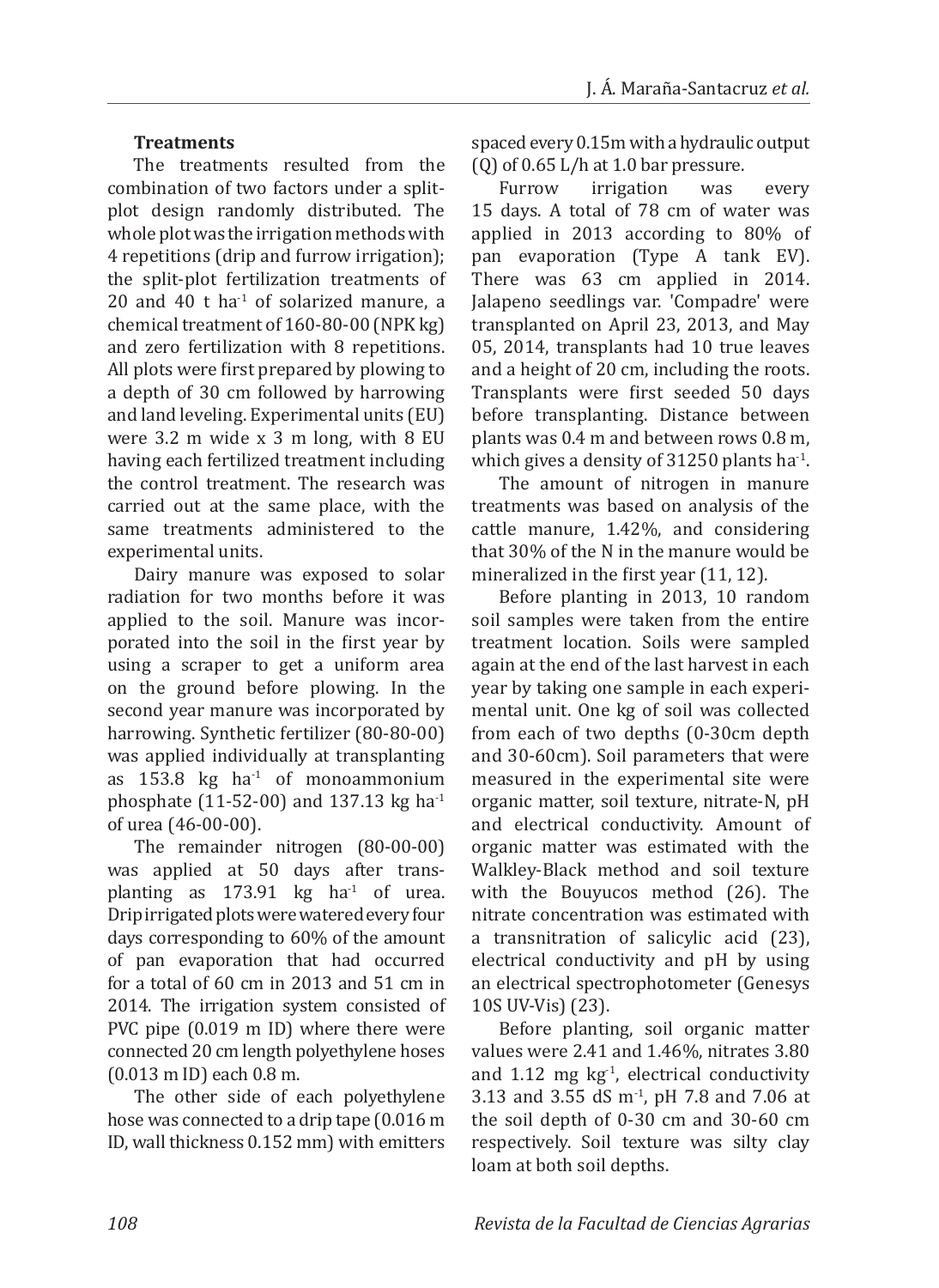To measure green fruit yield, five plants were randomly chosen at the beginning of the first harvest in each experimental unit, and the next measurements were carried out in the same plants the following harvests. Green fruit yield per ha was estimated considering 31,250 plants in this area. Fruit length and fruit width was measured randomly in 25 plants in each experimental unit and the average was analyzed. In 2013, plots were harvested June 20, July 5, July 20, August 5, August 20, and September 5. In 2014, plots were harvested July 4, July 25, August 15, August 28, and September 10.

## **Results**

## **Green fruit yields**

There was no difference among split plots fertilization treatments on total fruit

yield in 2013 (p>0.05), and the highest fruit yield was found in the 40 t ha-1 manured treatment in 2014 (p<0.05) (table 1).

Total fruit yields of the whole plots treatments showed difference in 2013 and 2014 (p<0.05), the drip irrigation treatment was significantly higher than the furrow irrigation treatment. Respect to the fruit yield per harvest, the split plot fertilized treatments showed no differences (p>0.05) in 2013 (table 2, page 110).

In the first harvest of 2014, the 40 t ha-1 manured treatment was higher than the  $20$  t ha<sup>-1</sup> manured treatment and similar to the other treatments (p<0.05). In the second harvest, the  $40$  t ha<sup>-1</sup> manured treatment was higher than the control and the  $20$  t ha<sup>-1</sup> manured treatment and similar to the chemical treatment (p<0.05). In the third and fourth harvests there were no differences among fertilized treatments (p>0.05).

- **Table 1.** Green fruit yield, fruit length, and fruit width of *Capsicum annuum* L. of the periods evaluated at Facultad de Agricultura y Zootecnia, UJED, Gómez Palacio, Dgo. Mexico.
- **Tabla 1.** Producción de fruto verde, longitud y ancho del fruto de *Capsicum annuum* L. en los períodos evaluados en la Facultad de Agricultura y Zootecnia, UJED, Gómez Palacio, Dgo. Mexico.

|                                                                | ---green fruit yield---  |                    | ----fruit length---- |       | ---fruit width--- |       |  |  |  |  |
|----------------------------------------------------------------|--------------------------|--------------------|----------------------|-------|-------------------|-------|--|--|--|--|
|                                                                | $(t)$ ha <sup>-1</sup> ) |                    |                      | (cm)  | (cm)              |       |  |  |  |  |
|                                                                | 2013                     | 2014               | 2013                 | 2014  | 2013              | 2014  |  |  |  |  |
| -sub-plot fertilized treatments-                               |                          |                    |                      |       |                   |       |  |  |  |  |
| M40 <sup>1</sup>                                               | 50.98 $a^3$              | 44.95a             | 6.30a                | 4.64h | 2.17a             | 2.66a |  |  |  |  |
| M <sub>20</sub>                                                | 50.53a                   | 34.60 h            | 6.06 <sub>b</sub>    | 4.82a | $2.13$ ab         | 2.53a |  |  |  |  |
| ChT                                                            | 52.03a                   | 37.91 ab           | 6.26a                | 5.08a | $2.12$ ab         | 2.65a |  |  |  |  |
| CT <sup>-</sup>                                                | 47.02 a                  | 35.05 <sub>b</sub> | 6.21a                | 5.10a | 2.07 h            | 2.53a |  |  |  |  |
| -Whole plots, irrigation treatments-<br>---------------------- |                          |                    |                      |       |                   |       |  |  |  |  |
| DI <sup>2</sup>                                                | 56.61 a                  | 41.41a             | 6.42a                | 5.04a | 2.18a             | 2.63a |  |  |  |  |
| FI                                                             | 43.67 b                  | 34.84 h            | 5.99 <sub>b</sub>    | 4.76a | 2.06a             | 2.55a |  |  |  |  |

 $1 M40 = 40$  t ha<sup>-1</sup> of solarized manure, M20 = 20 t ha<sup>-1</sup> of solarized manure, ChT = 160-80-00 of NPK kg, CT = without any fertilized treatment.  ${}^{2}$ DI = drip irrigation. FI = furrow irrigation.  ${}^{3}$  Means with different letter in the same column show significant differences  $(p<0.05)$ .

 $1 M40 = 40$  t ha<sup>-1</sup> de estiércol solarizado, M20=20 t ha<sup>-1</sup> de estiércol solarizado, ChT = tratamiento químico 160-80-00 de NPK kg,  $CT = \sin$  tratamiento de fertilización. <sup>2</sup> DI = riego por goteo, FI = riego por surcos.  $3$  Medias con letra diferente en la misma columna muestran diferencia significativa (p<0,05).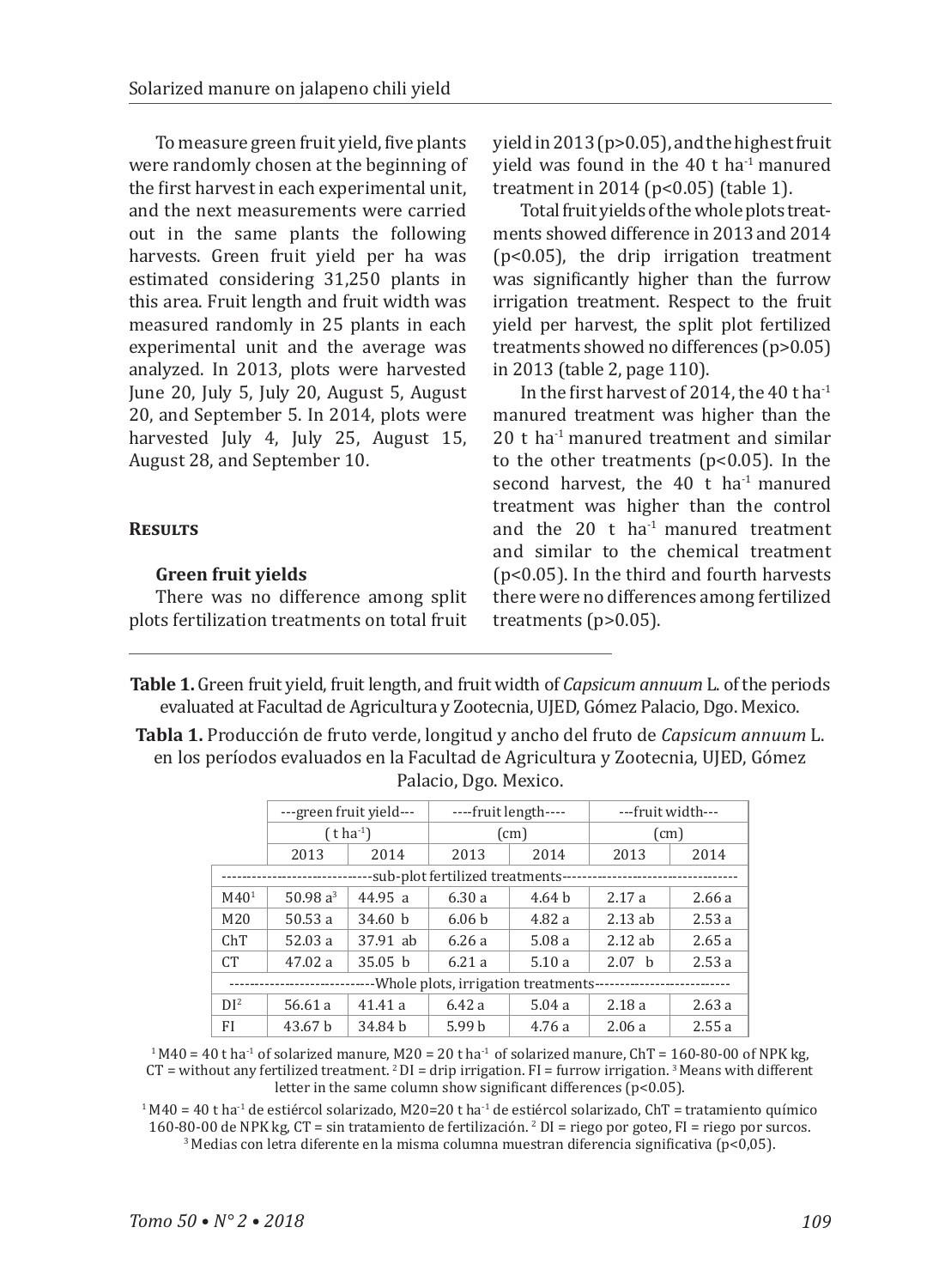**Table 2.** Green fruit yield per harvests of *Capsicum annuum* L. in the subplot and the whole plot treatments.

|                          | $\bar{Y}1^1$                                                           |                | $\bar{Y}2$ |    | Ÿ3   |              | $\bar{Y}4$ |   | Ϋ́5   |    | Ÿ6    |   |
|--------------------------|------------------------------------------------------------------------|----------------|------------|----|------|--------------|------------|---|-------|----|-------|---|
| Subplots <sup>2</sup>    | Green fruit yield (t ha <sup>-1</sup> ) 2013 ----------------------    |                |            |    |      |              |            |   |       |    |       |   |
| M40                      | 5.27                                                                   | a <sup>3</sup> | 9.87       | a  | 7.68 | a            | 9.71       | a | 9.73  | a  | 9.06  | a |
| M <sub>20</sub>          | 5.26                                                                   | a              | 11.34      | a  | 6.24 | a            | 9.31       | a | 8.40  | a  | 11.22 | a |
| ChT                      | 4.71                                                                   | a              | 10.08      | a  | 8.30 | a            | 9.52       | a | 9.60  | a  | 10.34 | a |
| <b>CT</b>                | 4.09                                                                   | a              | 10.92      | a  | 6.24 | a            | 9.75       | a | 8.43  | a  | 8.94  | a |
| Subplots                 | Green fruit yield (t ha <sup>-1</sup> ) 2014 --<br>------------------- |                |            |    |      |              |            |   |       |    |       |   |
| M40                      | 9.17                                                                   | a              | 9.42       | a  | 6.48 | a            | 9.41       | a | 9.60  | a  |       |   |
| M <sub>20</sub>          | 6.24                                                                   | $\mathbf b$    | 7.12       | h  | 5.58 | a            | 7.37       | a | 7.17  | b  |       |   |
| ChT                      | 7.21                                                                   | ab             | 7.69       | ab | 6.99 | a            | 7.70       | a | 8.04  | ab |       |   |
| <b>CT</b>                | 7.27                                                                   | ab             | 7.13       | h  | 6.75 | a            | 7.02       | a | 7.40  | h  |       |   |
| Whole plots <sup>4</sup> | Green fruit yield (t ha <sup>-1</sup> ) 2013 -----------------         |                |            |    |      |              |            |   |       |    |       |   |
| DI                       | 6.37                                                                   | a              | 12.13      | a  | 9.04 | a            | 10.03      | a | 10.54 | a  | 9.91  | a |
| FI                       | 3.29                                                                   | $\mathbf b$    | 8.96       | a  | 5.97 | <sub>b</sub> | 9.14       | a | 7.82  | a  | 9.96  | a |
|                          | Green fruit yield (t ha <sup>-1</sup> ) 2014 --                        |                |            |    |      |              |            |   |       |    |       |   |
| DI                       | 8.12                                                                   | a              | 8.37       | a  | 6.74 | a            | 8.60       | a | 8.81  | a  |       |   |
| FI                       | 7.04                                                                   | a              | 7.29       | a  | 6.18 | a            | 7.10       | b | 7.35  | b  |       |   |

**Tabla 2.** Producción de fruto verde por cosecha de *Capsicum annuum* L. en los tratamientos de las subparcelas y parcelas grandes.

<sup>1</sup> Mean of the harvest number one. <sup>2</sup> M40 = 40 t ha<sup>-1</sup> of solarized manure, M20 = 20 t ha<sup>-1</sup> of solarized manure, ChT = Chemical treatment 160-80-00 of NPK kg, CT = without any fertilized treatment. 3 Means with different letter in the same year and column show significant differences ( $p$ <0.05). <sup>4</sup>D I = drip irrigation, FI = furrow irrigation.

<sup>1</sup> Media de la cosecha número uno. <sup>2</sup> M40=40 t ha<sup>-1</sup> de estiércol solarizado, M20 = 20 t ha<sup>-1</sup> de estiércol solarizado, ChT = tratamiento químico 160-80-00 de NPK kg, CT = sin tratamiento de fertilización.  $3$ Medias con letra diferente en el mismo año y columna muestran diferencia significativa (p<0,05). 4 DI = riego por goteo, FI = riego por surcos.

In the whole plot treatments, fruit yield was greater in drip irrigation treatment than furrow irrigation only in the first and third harvests in 2013, and in the fourth and fifth harvests in 2014 (p<0.05).

In the other harvests no differences were found (p>0.05) (table 2).

## **Fruit length and fruit width**

In the whole-plot treatments, the greatest fruit length was found in drip irrigation treatment in 2013 (p<0.05) and there was no difference between treatments in 2014 (p>0.05) (table 1, page 109). The 20  $t$  ha<sup>-1</sup> manured treatment showed the lowest fruit length in the split plot treatments (p<0.05) in 2013. In 2014, the  $40$  t ha<sup>-1</sup> manured treatment showed lower fruit length than the other fertilized treatments (p<0.05) (table 1, page 109).

In fruit diameter, the 40 t ha-1 manured treatment showed no differences with the other treatments in 2013, and having greater fruit diameter than the control treatment  $(p<0.05)$  (table 1, page 109). The chemical, the  $20$  t ha<sup>-1</sup> manured and control treatments showed similar diameter fruit (p>0.05). There was no difference in this variable among split plot fertilized treatments in 2014 (p>0.05). In the whole plots there was no difference between treatments in 2013 and 2014  $(p>0.05)$ .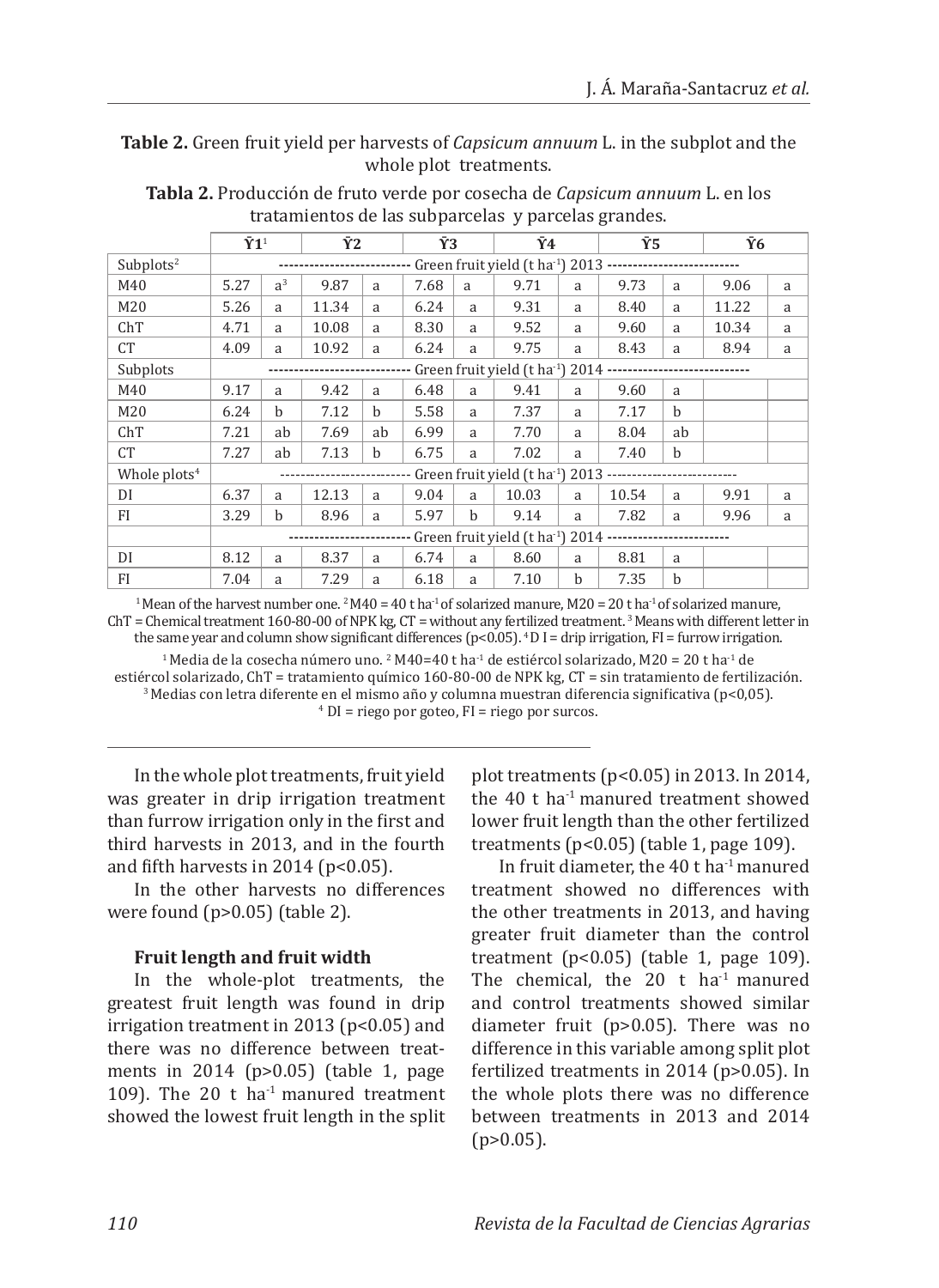## **Soil organic matter**

In 2103, in the split plot fertilized treatments, the 20 and 40 t ha<sup>-1</sup> manured treatments had similar amount of soil organic matter found at a soil depth of 0-30 cm ( $p > 0.05$ ). The 20 t ha<sup>-1</sup> manured treatment showed greater amount of soil organic matter than the other treatments in this soil depth (p<0.05) (figure 1, page 112). At the same soil depth, the 40 t ha<sup>-1</sup> manured treatment was similar to the control treatment and greater than the chemical treatment in this variable  $(p<0.05)$ . The control and chemical treatments had similar amount of soil organic matter at that same soil depth (p>0.05). In 2014, no differences were found among split plot fertilized treatments at the soil depth before mentioned (p>0.05).

In the whole plots there was no significant difference of organic matter in 2013 and 2014 at this soil depth of 0-30 cm (p>0.05). There were no significant differences of soil organic matter at a depth of 30-60 cm for neither the split plot fertilizer treatments nor the whole plot irrigation treatments (p>0.05) (figure 1, page 112).

## **Nitrates, pH and electrical conductivity (EC)**

The 40 t ha<sup>-1</sup> manured treatment had the greater amount of nitrates than the other treatments (p<0.05) at the 0-30 cm soil depth level in 2013. In 2014 there were no differences among split plot fertilization treatments (p>0.05). In the whole plots, drip and furrow irrigation, there was no difference at this soil depth in both years (p>0.05) (figure 1, page 112).

 In the split plot fertilized treatments, the chemical treatment was similar to the manured treatments and greater than the control treatment  $(p<0.05)$  in nitrates concentration at soil depth of 30-60 cm, and control treatment showed

no differences with the manured treatments (p>0.05). In the whole plot treatments there was no difference in nitrates at this soil depth (figure 1, page 112). Significant difference was not found neither for split plot fertilized or whole plot irrigation treatments in pH and EC at  $0-30$  cm soil depth level  $(p>0.05)$ (figure 2, page 113).

## **Discussion**

## **Green fruit yield**

Assouline *et al.* (2006), in order to investigate irrigation frequencies (up to 10 per day), found that the highest values of yield  $(5 \text{ kg m}^2)$ , efficiency of water use  $(10.7 \text{ kg m}^{-3})$  was achieved with a daily irrigation drip, because the frequencies generated higher irrigation crop damage by excessive accumulation of salts in the rhizosphere. In the same species, Sezen *et al.* (2006) found that the highest yield of fresh fruit  $(33.1 \text{ t} \text{ ha}^{-1})$  was obtained when irrigation was applied to achieve a consumption of 18-22 mm of evaporation of a standard tank type "A", with a coefficient of development crop equals one.

These green fruit yields are similar to those found by Vázquez-Vázquez *et al.* (2011) and higher than those reported by Ashrafuzzaman *et al.* (2011). These results were in a certain way because of the jalapeño hybrid 'Compadre' is one of the chili crops that are cultivated in the Center-North region of Mexico which have higher fruit yields than those hybrids that are cultivated in the Mexico South-Gulf region (2). When the amount of fertilizer that the plant needs is applied to the soil instead of recommended applications in a certain region, yield results are better without N losses (10).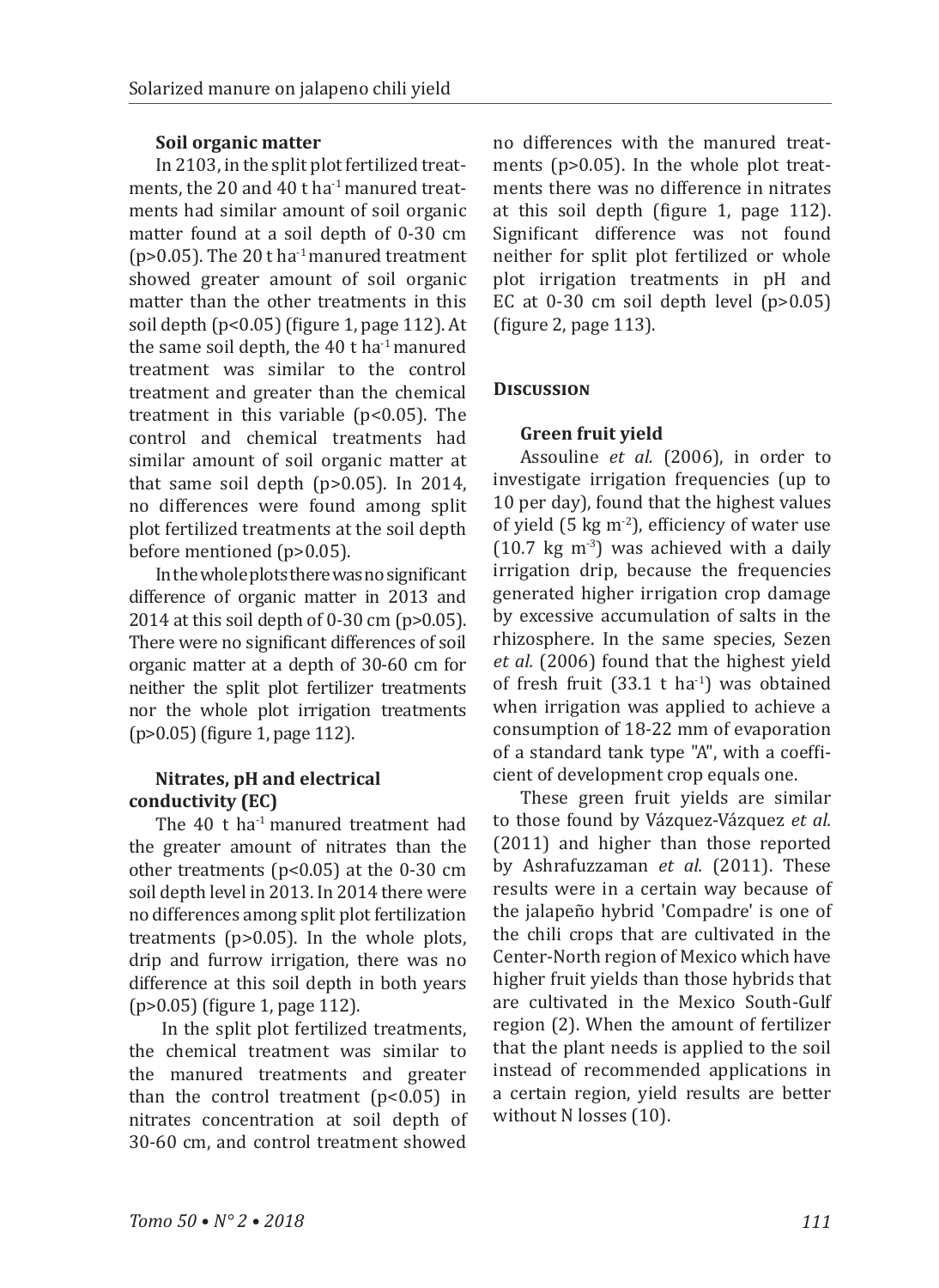



M40 = 40 t ha<sup>-1</sup> de estiércol solarizado. M20 = 20 t ha<sup>-1</sup> de estiércol solarizado. ChT = tratamiento químico 160-80-00 kg de NPK. CT = sin fertilizante. DI = riego por goteo. FI = riego por surcos. Medias con letra diferente en la misma columna (fecha) muestran diferencia significativa (p<0,05).

**Figure 1.** Soil organic matter (A and B) and nitrates (C and D) found after jalapeño pepper was harvested.

**Figura 1.** Materia orgánica del suelo (A y B) y nitratos (C y D) encontrados después de que el chile jalapeño fue cosechado.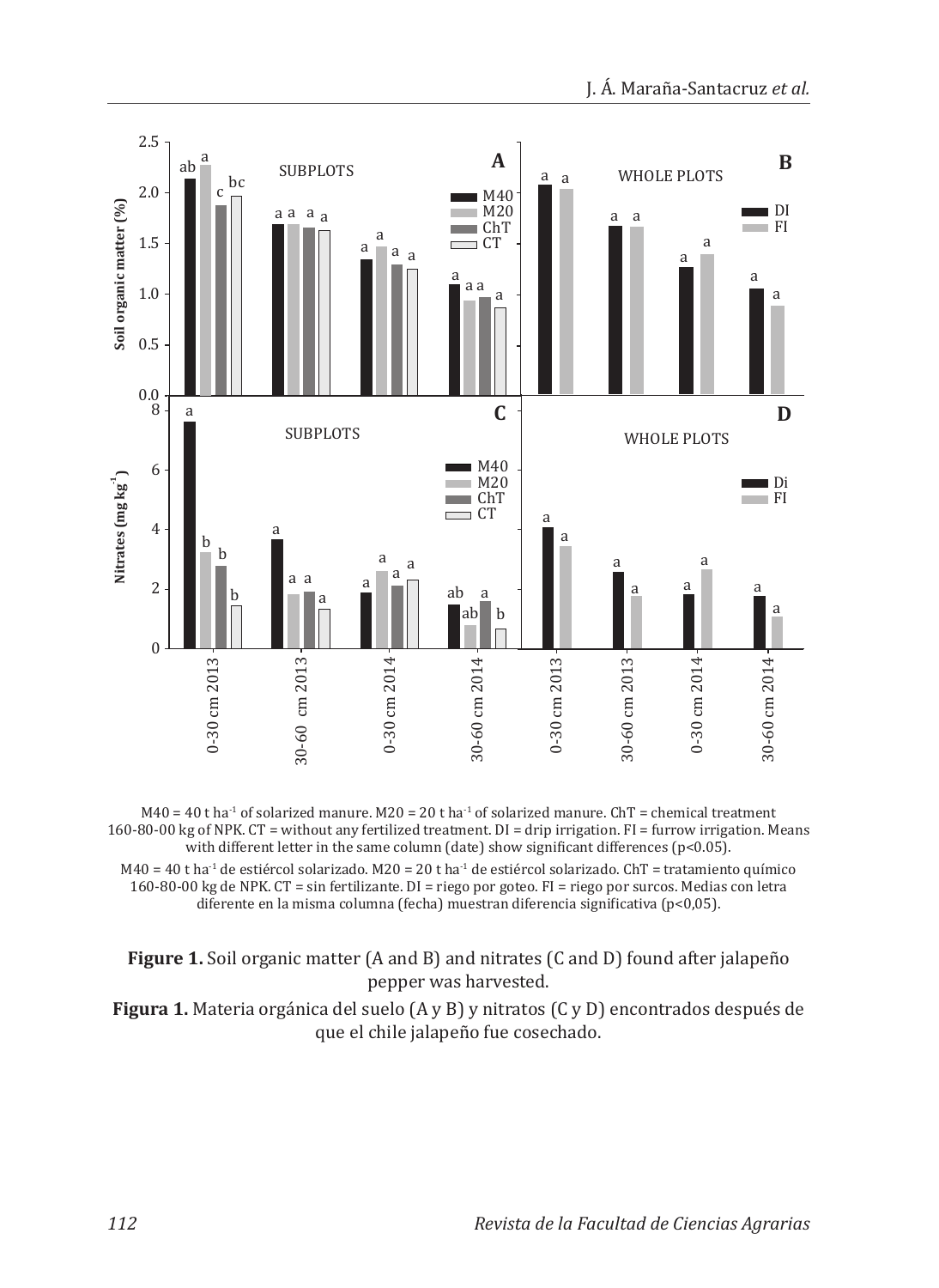

 $M40 = 40$  t ha<sup>-1</sup> of solarized manure.  $M20 = 20$  t ha<sup>-1</sup> of solarized manure. ChT = chemical treatment 160-80-00 of NPK kg. CT = without any fertilized treatment. DI = drip irrigation. FI = furrow irrigation. Means with similar letter in the same column and year show no significant differences ( $p>0.05$ ).  $M40 = 40$  t ha<sup>-1</sup> de estiércol solarizado.  $M20 = 20$  t ha<sup>-1</sup> de estiércol solarizado. ChT = tratamiento químico

160-80-00 de NPK kg. CT = sin fertilizante. DI = riego por goteo. FI = riego por surcos. Medias con letras iguales en la misma columna y año no muestran diferencias significativas (p>0,05).

**Figure 2.** pH (A and B) and electrical conductivity (EC, C and D) at the depth soil of 0-30 cm after the jalapeño pepper was harvested in 2013 and 2014. **Figura 2.** pH (A y B) y conductividad eléctrica (EC, C y D) del suelo a 0-30 cm de profundidad después de que el chile jalapeño fue cosechado en 2013 y 2014.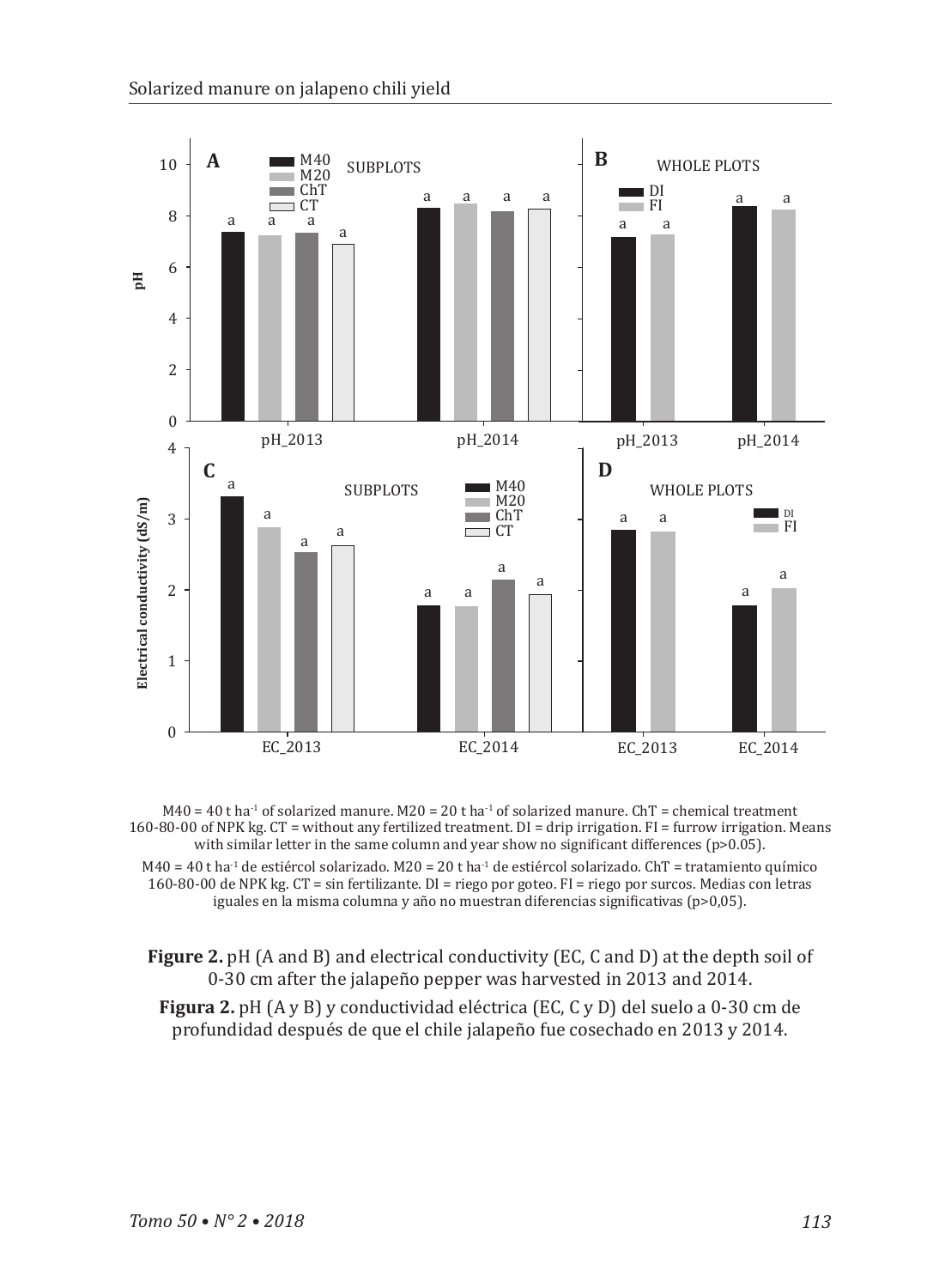In this way, the highest fruit yield found in 2014 is according to the results found by Vázquez-Vázquez *et al.* (2011) who found the best yield with the application of 40 t ha-1 of manure. It seems that in the first year (2013) manure and chemical fertilizers had no effects on green fruit yields, but in the second year (2014) of the manure and chemical fertilizer application an accumulative effect was showed in the fruit yield.

## **Fruit length and fruit width**

Sermenli and Mavi (2010) reported similar fruit length results. Ashrafuzzaman *et al.* (2011) and Gunawardena and De Silva (2014) showed lower length fruit than this research and Jayasree and George (2006) found greater length fruit of jalapeño pepper. Also, Sermenli and Mavi (2010) found similar results in fruit width. Ashrafuzzaman *et al.* (2011) and Gunawardena and De Silva (2014) showed lower fruit width in research they carried out.

#### **Organic matter**

Soil organic matter is an important factor for providing nutrients supply (19), especially nitrogen (17), but it is known that the nutrients of the organic matter are not available for plants at the beginning (30). In the first year of manure application, the results in fruit yield were similar to the control treatment and there was more residual soil organic matter in the manured treatments.

In the second year of manure application, equal percentages of residual organic matter in the soil were found among the treatments and the 40 t ha $^{-1}$ manured treatment had the greatest fruit yield what it indicates that organic matter was more useable by plants trough net N mineralization process in the soil (12), and repeated applications of farmyard manure increase the N availability for plants (8).

### **Nitrates**

The nitrates had a similar tendency that soil organic matter. There were more soil nitrates in the first year in the manured treatments after the fruit yield was done, but this fruit yield did not show a difference with the control treatment, what it could indicate that nitrates were no available to be used by plants at that time (30), but in the second year the soil nitrates were lower at the end of the last harvest than the first year in the manured treatments, what it could indicate that nitrates were used by plants to get more fruit production.

 In the second year, the results show that fruit yield was greater in the  $40$  t ha<sup>-1</sup> manured treatment and the depletion of nitrates found in the soil indicates that N was used by plants instead of being lost by denitrification.<br>The reason

The reason why people adds manure is due to its low C:N ratio where microorganisms do not have any trouble to mineralize N and plant available-N increases in soil (7, 24), although soil temperature, water content, and drying and rewetting events must be considered in this process (5), and C:N ratios of crop residues should be noted to avoid N losses after harvest (10, 25).

## **pH and Electrical Conductivity (EC)**

 Because of the higher fruit yield in the 40 t ha-1 manured treatment, a higher soil pH and a lower soil electrical conductivity in 2014, it does not seem that these conditions allowed a soil denitrification (29).

The irrigation every four days applying 60% of water evaporated in this study had no adverse effects in fruit yield, because both high electrical conductivity and water-filled pored space affect positively soil denitrification (1, 6).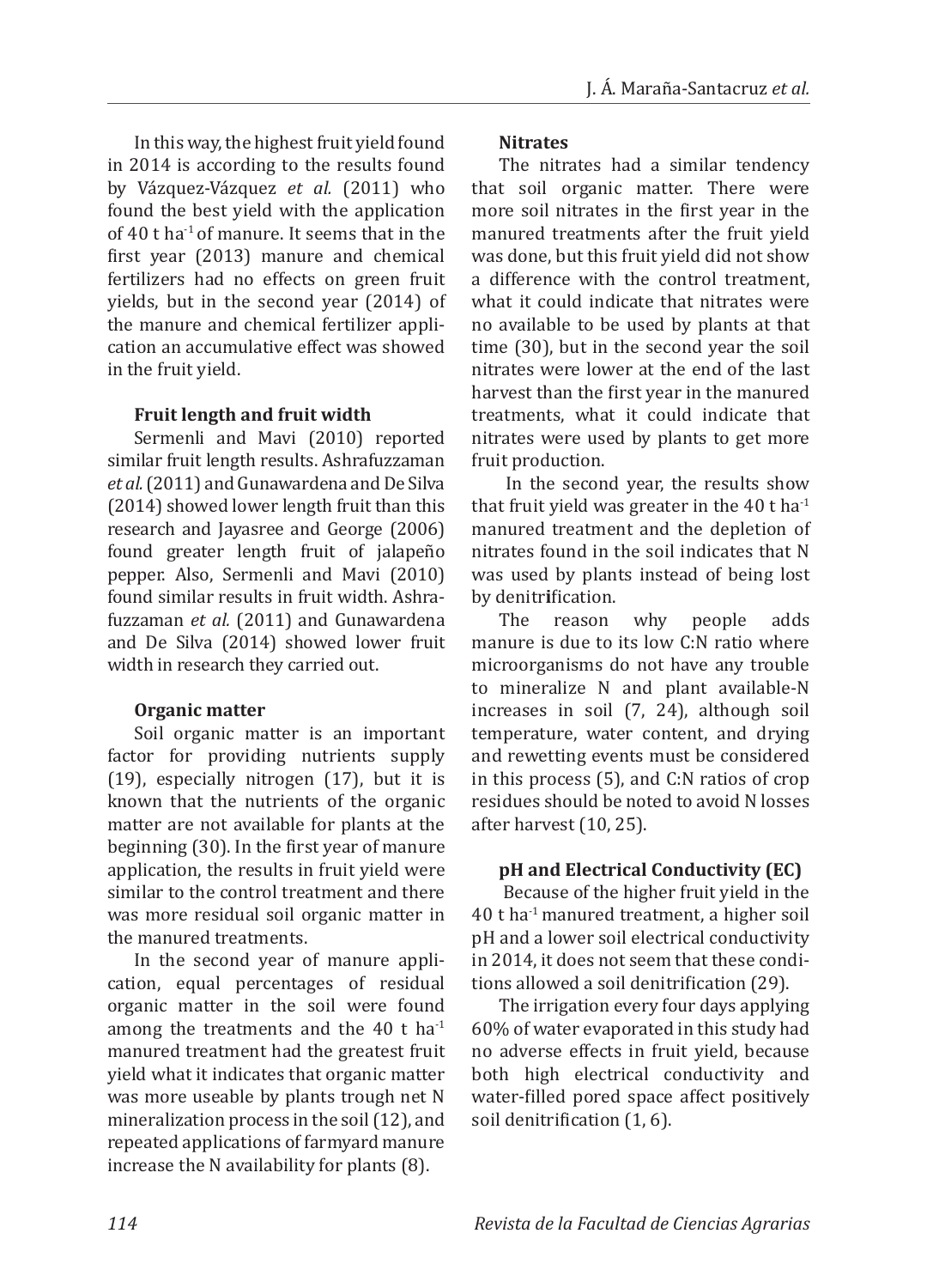#### **Conclusions**

There were a better jalapeño fruit yields by using drip irrigation because of frequency of water application according to the water evaporation, therefore the first hypothesis of this research was accepted.

The 40 t ha<sup>-1</sup> manured treatment had a greater fruit yield until the second year of

the continuous application of this amount of manure, the other hypothesis accepted. This result could be consequence that nitrates were taken up by the plants in lower amount in the first year what it was indicated by residual amounts of nitrates in the soil.

#### **References**

- 1. Adviento-Borbe, M. A. A.; Doran, J. W.; Drijber, R. A.; Dobermann, A. 2006. Soil electrical conductivity and water content affect nitrous oxide and carbon dioxide emissions in intensively managed soils. Journal of Environmental Quality. 35: 1999-2010.
- 2. Aguilar-Rincón, V. H.; Corona-Torres, T.; López-López, P.; Latournerie-Moreno, L; Ramírez-Meraz, M.; Villalón-Mendoza, H.; Aguilar-Castillo, J. A. 2010. Los chiles de México y su distribución. SINAREFI. Colegio de Postgraduados. INIFAP, IT-Conkal. UANL, UAN. Montecillo, Texcoco. Estado de México. Disponible en: https://www.researchgate. net/profile/Luis\_Latournerie/publication/235657255\_ Los\_chiles\_de\_Mexico\_y\_su distribucion/links/553c39f70cf2c415bb0b2c2b.pdf?origin=publication\_detail (fecha de consulta 15/05/2017). 114 p.
- 3. Ashrafuzzaman, M.; Halim, M. A.; Ismail, M. R.; Shahidullah, S. M.; Hossain, M. A. 2011. Effect of plastic mulch on growth and yield of chilli (*Capsicum annuum* L.). Brazilian Archives of Biology and Technology. 54: 321-330.
- 4. Assouline, S.; Möller, M.; Cohen, S.; Ben-Hur, M.; Grava, A.; Narkis, K.; Silber, A. 2006. Soil-plant system response to pulsed drip irrigation and salinity: bell pepper case study. Soil Science Society of American Journal. 70: 1556-1568.
- 5. Cabrera, M. L.; Kissel, D. E.; Vigil, M. F. 2005. Nitrogen mineralization from organic residues: research opportunities. Journal of Environmental Quality. 34: 75-79.
- 6. Cameira, M. R.; Mota, M. 2017. Nitrogen related diffuse pollution from horticulture production-mitigation practices and assessment strategies. Horticulturae Journal. 3: 25.
- 7. Castellanos, J. Z.; Pratt, P. F. 1981. Mineralization of manure nitrogen-correlation with laboratory indexes. Soil Science Society of American Journal. 45: 354-357.
- 8. Chalhoub, M.; Garnier, P.; Coquet, Y.; Mary, B.; Lafolie, F.; Houot, S. 2013. Increased nitrogen availability in soil after repeated compost applications: Use of the PASTIS model to separate short and long-term effects. Soil Biology & Biochemistry. 65: 144-157.
- 9. CONAGUA. 2012. Programa Hídrico Regional Visión 2030. Región Hidrológico-Administrativa VII Cuencas Centrales del Norte. Secretaría del Medio Ambiente y Recursos Naturales. Comisión Nacional del Agua. México D. F. Disponible en: http://www.pronacose.gob.mx/pronaose14/ contenido/documentos/VII%20PHOCCCN.pdf (fecha de consulta: 07/05/2017).
- 10. Congreves, K. A.; Van Eerd, L. L. 2015. Nitrogen cycling and management in intensive horticultural systems. Nutrient Cycling in Agroecosystems Journal. 102: 299-318.
- 11. Douglas, B. F.; Magdoff, F. R. 1991. An evaluation of nitrogen mineralization indices for organic residues. J. Environ. Qual. 20:368-372. doi:10.2134/jeq1991.00472425002000020006x
- 12. Eghball, B. 2000. Nitrogen mineralization from field-applied beef cattle feedlot manure or compost. Soil Science Society of American Journal. 64: 2024-2030.
- 13. FAOSTAT. 2017. Crops. Food and Agriculture Organization of the United Nations. Disponible en: http://www.fao.org/faostat/en/#data/QC (fecha de consulta: 11/05/2017).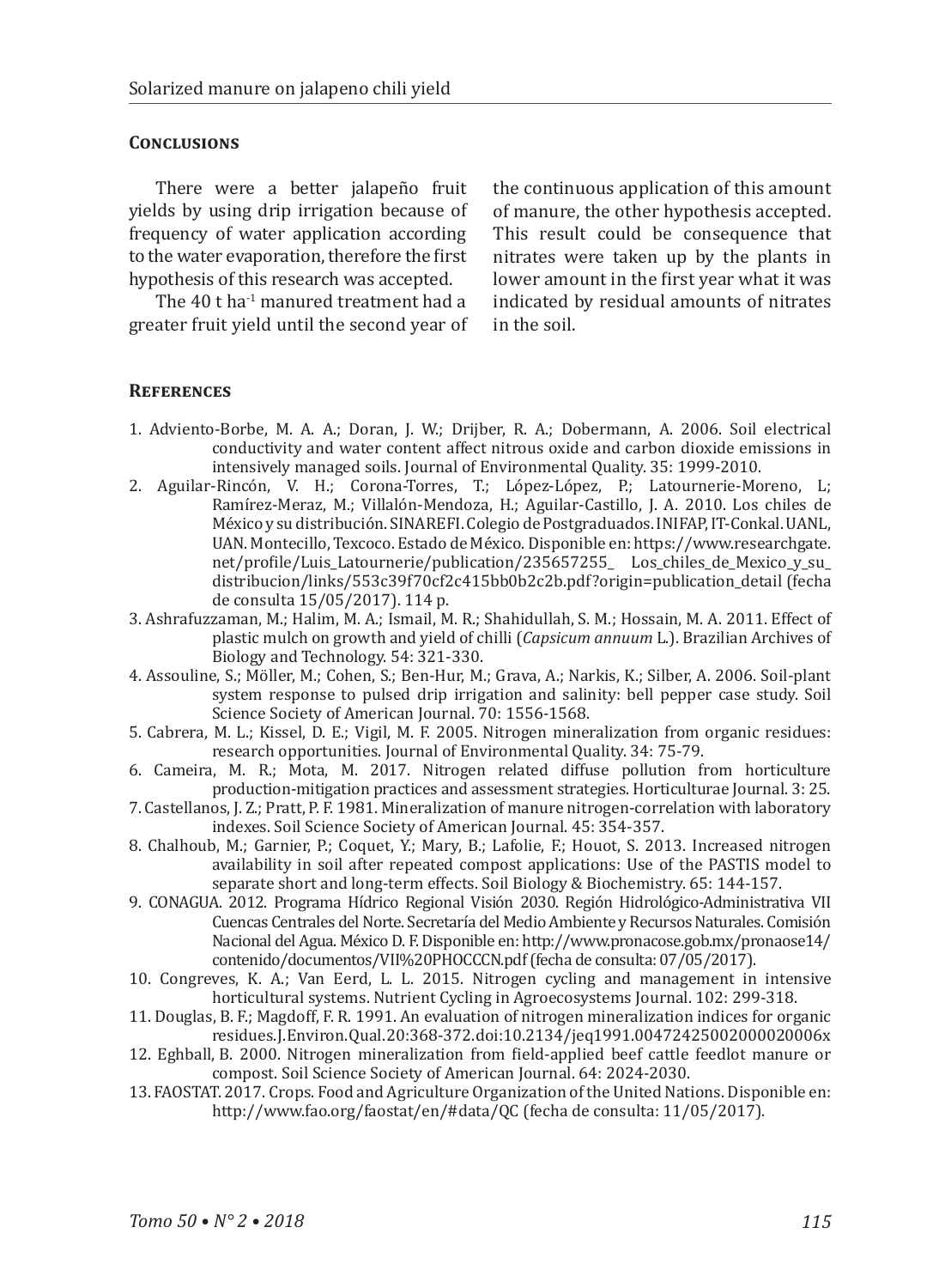- 14. Figueroa-Viramontes, U.; Nuñez-Hernández, G.; Delgado, J. A.; Cueto-Wong, J. A.; Flores-Margez, J. P. 2009. Estimación de la producción de estiércol y de la excreción de nitrógeno, fósforo y potasio por bovino lechero en la Comarca Lagunera. En: I. Orona C.; E. Salazar S.; M. Fortis H. (eds.). Agricultura orgánica. FAZ-UJED, SMCS. Gómez Palacio, Dgo., México. 128-151. Disponible en: https://www.researchgate. net/publication/270340128\_Estimacion\_de\_la\_produccion\_de\_estiercol\_y\_de\_la\_ excrecion de nitrogeno fosforo y potasio por bovino lechero en la Comarca Lagunera (fecha de consulta (12/05/2017).
- 15. Fortis-Hernández, M.; Preciado-Rangel, P.; García-Hernández, J. L.; Navarro-Bravo, A.; Antonio-González, J.; Omaña-Silvestre, J. M. 2009. Sustratos orgánicos en la producción de chile pimiento morrón. Revista Mexicana de Ciencias Agrícolas. 3(6): 1203-1216.
- 16. García, E. 2004. Modificaciones al sistema de clasificación climática de Köppen. Quinta edición. Serie Libros. No. 6. Instituto de Geografía-UNAM. Disponible en: http://www.igeograf. unam.mx/sigg/utilidades/docs/pdfs/publicaciones/geo\_siglo21/serie\_lib/modific\_ al\_sis.pdf (fecha de consulta: 15/05/2017).
- 17. Gong, W.; Yan, X.; Wang, J.; Hu, T.; Gong, Y. 2009. Long-term manure and fertilizer effects on soil organic matter fractions and microbes under a wheat–maize cropping system in northern China. Geoderma. 149: 318-324.
- 18. Gunawardena, M. D. M.; De Silva, C. S. 2014. Identifying the impact of temperature and water stress on growth and yield parameters of chilli (*Capsicum annuum* L.). Open University of Sri Lanka Journal 7. doi: 10.4038/ouslj.v7i0.7306. 25-42.
- 19. Haynes, R. J. 2000. Labile organic matter as an indicator of organic matter quality in arable and pastoral soils in New Zealand. Soil Biology & Biochemistry. 32: 211-219.
- 20. Jayasree, P.; George, A. 2006. Do biodynamic practices influence yield, quality, and economics of cultivation of chilli (*Capsicum annuum* L.)? Journal of Tropical Agriculture. 44: 68-70.
- 21. Jones, J. B. 2001. Laboratory guide for conducting soil tests. Laboratory guide for conducting soil tests and plant analysis. CRC Press. New York. NY. USA.
- 22. Olmedo Vázquez, V. M.; Camacho Poyato, E.; Rodríguez Díaz, J. A.; Minjares Lugo, J. L.; Hernández Hernández, M. L. 2017. Determinación de indicadores de gestión en los módulos del Distrito de Riego No. 041, Río Yaqui (Sonora, México). Revista de la Facultad de Ciencias Agrarias. Universidad Nacional de Cuyo. Mendoza. Argentina. 49(2): 149-168.
- 23. Plenecassagne, A.; Romero-Fierro, E.; López-Borrego, C. 1997. Manual de laboratorio. Análisis de suelos, aguas, plantas. INIFAP-ORSTOM. CENID-RASPA. Gómez Palacio. Durango. México.
- 24. Robertson, G. P.; Groffman, P. M. 2007. Nitrogen transformation. In: Soil Microbiology, Biochemistry, and Ecology. E.A. Paul, (ed). Springer, New York. USA. 341-364.
- 25. Ruilova Cueva, M. B.; Hernández, A.; Niño-Ruiz, Z. 2017. Influence of C/N ratio on productivity and the protein contents of *Pleurotus ostreatus* grown in differents residue mixtures. Revista de la Facultad de Ciencias Agrarias. Universidad Nacional de Cuyo. Mendoza. Argentina. 49(2): 331-344.
- 26. SEMARNAT. 2000. Norma Oficial Mexicana que establece las especificaciones de fertilidad, salinidad y clasificación de suelos, estudios, muestreo y análisis. Secretaría de Medio Ambiente y Recursos Naturales. Disponible en: http://biblioteca.semarnat.gob.mx/ janium/Documentos/Ciga/libros2009/021.pdf (fecha de consulta: 12/11/2014).
- 27. Sermenli, T.; Mavi, K. 2010. Determining the yield and several quality parameters of 'chili jalapeno' in comparison to 'pical' and 'geyik boynuzu' pepper cultivars under Mediterranean conditions. African Journal of Agricultural Research. 20: 2825-2828.
- 28. Sezen, S. M.; Yazar, A.; Eker, S. 2006. Effect of drip irrigation regimes on yield and quality of field grown bell pepper. Agricultural Water Management. 81: 115-131.
- 29. Stienstra, A. W.; Klein Gunnewiek, P.; Laanbroek, H. J. 1994. Repression of nitrification in soils under a climax grassland vegetation. FEMS Microbiology Ecology. 14(1): 45-52.